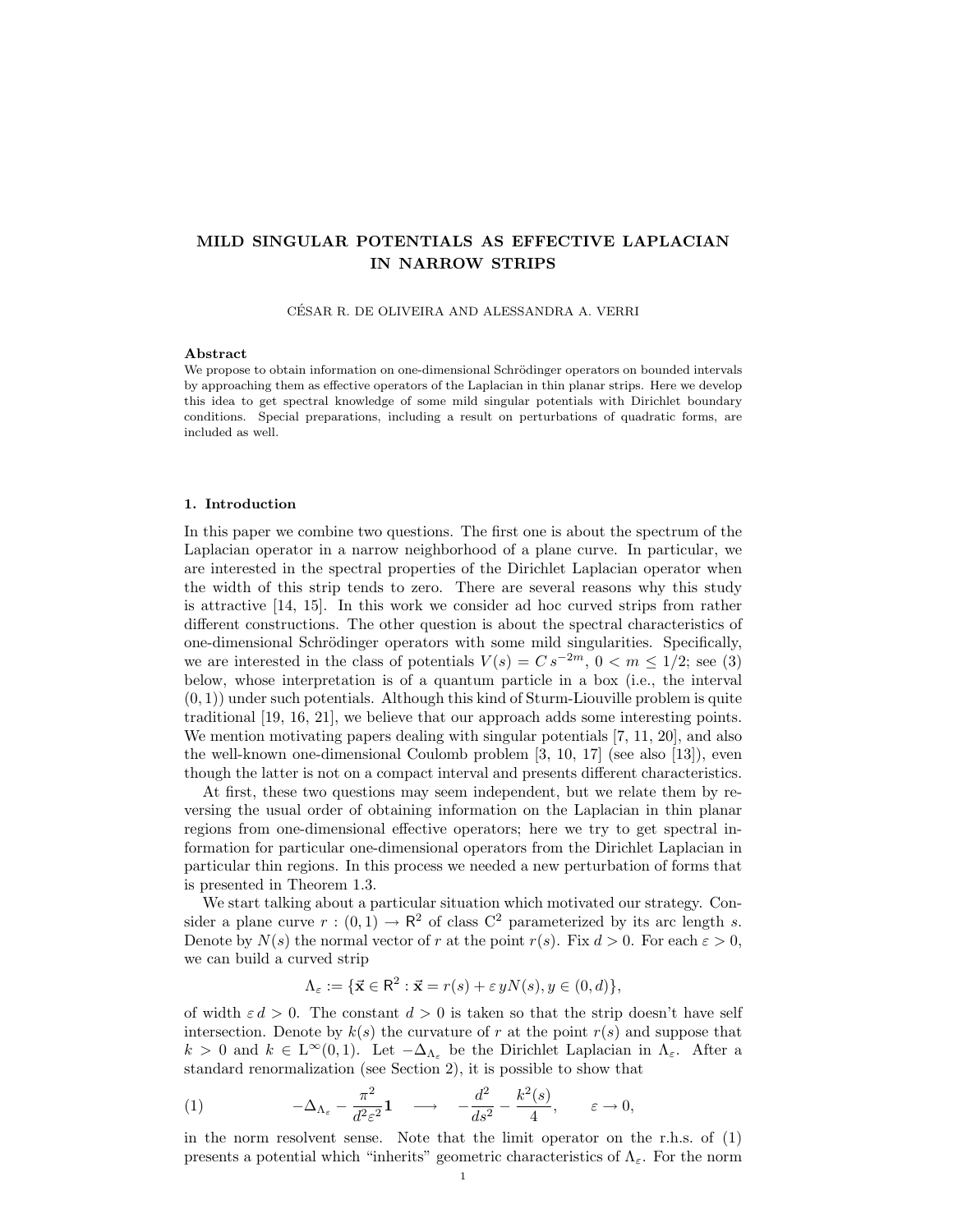convergence in  $(1)$  we mention [5, 8, 15] (and [9] when the width is not constant, resulting in different effective potentials and a useful technique).

In this paper, we formulate a rather different view of the problem. We build strips of width  $\varepsilon d$  and the reference curve  $r_{\varepsilon}$  also depends on the small parameter  $\varepsilon > 0$ , as described in the sequel. Let  $0 < m \leq 1$  and take a positive number a so that  $am < 1$ . For each  $\varepsilon > 0$ , write

(2) 
$$
k_{\varepsilon}(s) := \frac{\varepsilon^{am(1-m)}}{(C_1 s^m + C_2)}, \qquad C_1, C_2 > 0, \qquad s \in (0, \infty).
$$

It is known that there exists a differentiable planar curve  $r_{\varepsilon}(s)$ , parameterized by its arc length s, whose curvature is given by (2). If  $N_{\varepsilon}(s)$  denotes the normal vector to  $r_{\varepsilon}$  at the point  $r_{\varepsilon}(s)$ , consider the sequence of regions

$$
\Omega_{\varepsilon} := \{ \vec{\mathbf{x}} \in \mathsf{R}^2 : \vec{\mathbf{x}} = r_{\varepsilon}(s/\varepsilon^a) + \varepsilon^a y N_{\varepsilon}(s/\varepsilon^a), s \in (0,1), y \in (0,d) \}.
$$

Note that in the definition of  $\Omega_{\varepsilon}$  we have  $s \in (0,1)$  and the scale  $s/\varepsilon^{a}$ . We are interested in the limit, as  $\varepsilon \to 0$ , of the Laplacian  $-\Delta_{\Omega_{\varepsilon}}$  restricted to  $\Omega_{\varepsilon}$  with Dirichlet condition at the boundary  $\partial\Omega_{\varepsilon}$ .

Now, consider the one-dimensional self-adjoint operator

(3) 
$$
T_m = -\frac{d}{ds^2} - \frac{1}{4C_1^2 s^{2m}}, \qquad \text{dom } T_m = \mathcal{H}_0^1(0, 1) \cap \mathcal{H}^2(0, 1),
$$

and the closed subspace

$$
\mathcal{L} := \left\{ w(s) \left( 1/\sqrt{2d} \right) \sin(\pi y/d) \right) : w \in \mathcal{L}^2(0,1) \right\}
$$

of  $L^2((0,1) \times (0,d))$  (here  $(1/$  $2d$ ) sin( $\pi y/d$ ) is the eigenfunction associated with the first eigenvalue  $\pi^2/d^2$  of the Dirichlet Laplacian in  $(0, d)$ ; for details of this particularity see Section 3). The following is one of the main results of this work.

THEOREM 1.1. Let  $T_m$  be as in (3),  $0 < m \leq 1/2$  and a be a positive number so that am  $\langle 1 \text{ and } \delta := am^2 > 0$ . Then, for all  $\varepsilon > 0$  small enough, there exist  $K > 0$ , independent of  $\varepsilon$ , and a unitary operator  $U_{\varepsilon}$  such that

$$
\left\| \varepsilon^{2am} U_{\varepsilon} \left( -\Delta_{\Omega_{\varepsilon}} - \frac{\pi^2}{d \varepsilon^2} \mathbf{1} \right)^{-1} U_{\varepsilon}^{-1} - T_m^{-1} \oplus 0 \right\| \leq K \varepsilon^{\delta},
$$

where 0 is the null operator on the subspace  $\mathcal{L}^{\perp}$ .

This result has an important consequence:

THEOREM 1.2. Let  $T_m$  be as in (3). If  $0 < m \leq 1/2$  and  $C_1 > 1$ , then  $T_m$ has purely discrete spectrum. Furthermore, if one denotes by  $\lambda_j(\varepsilon)$  and  $\lambda_j$  the eigenvalues of  $-\Delta_{\Omega_{\varepsilon}}$  and  $T_m$ , respectively, then, for each  $j \in \mathbb{N}$ ,

$$
\lim_{\varepsilon \to 0} \frac{1}{\varepsilon^{2am}} \left( \lambda_j(\varepsilon) - \frac{\pi^2}{\varepsilon^2 d^2} \right) = \lambda_j.
$$

Theorem 1.1 will be a consequence of a set of results, that is, Proposition 3.1, Corollary 3.2 and Proposition 3.3 of Section 3, and Theorem 1.3 below. Now we would like to anticipate an inequality in Corollary 3.2 which basically states that, for  $\varepsilon > 0$  small enough,

(4) 
$$
\left\| \varepsilon^{2am} U_{\varepsilon} \left( -\Delta_{\Omega_{\varepsilon}} - \frac{\pi^2}{d \varepsilon^2} \mathbf{1} \right)^{-1} U_{\varepsilon}^{-1} - T_{m,\varepsilon}^{-1} \oplus 0 \right\| \leq K \varepsilon^{\delta},
$$

where  $T_{m,\varepsilon}$  is the one-dimensional self-adjoint operator given by

(5) 
$$
T_{m,\varepsilon} := -\frac{d^2}{ds^2} - \frac{1}{4(C_1^2 s^m + C_2 \varepsilon^{am^2})^2}
$$
, dom  $T_{m,\varepsilon} = \mathcal{H}_0^1(0,1) \cap \mathcal{H}^2(0,1)$ .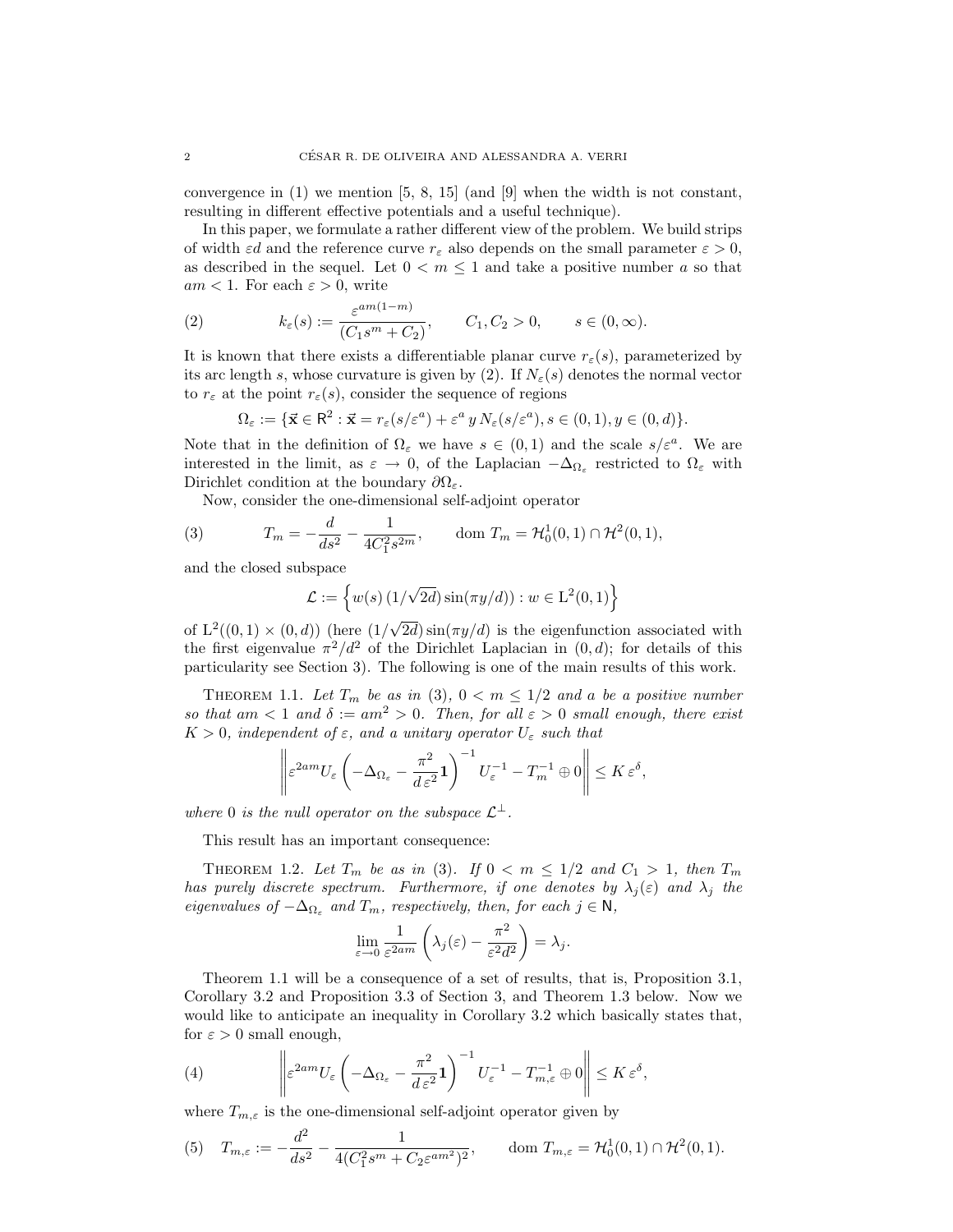By taking into account (4) and (5), our problem is reduced to the study of the sequence of operators (5) as  $\varepsilon \to 0$ . This is one of the main steps of the proof of Theorem 1.1. For this, we make use of the following theorem which is also one of our main contributions in this work and may be of independent interest.

THEOREM 1.3. Let  $H_0 \geq 0$  be a self-adjoint operator in a Hilbert space  $\mathcal H$  and V so that

$$
H := H_0 + V, \qquad \text{dom } H = \text{dom } H_0,
$$

is self-adjoint and  $H \geq \beta$ , for some  $\beta \in \mathsf{R}$ . Let  $\{V_{\varepsilon}\}_{{\varepsilon}>0}$  be a family of operators so that, for each  $\varepsilon > 0$ ,

$$
H_{\varepsilon} := H_0 + V_{\varepsilon}, \qquad \text{dom } H_{\varepsilon} = \text{dom } H_0,
$$

is self-adjoint and  $H_{\varepsilon} \geq \beta$ . Denote by  $b_0(\psi)$  the quadratic form associated with  $H_0$ . Suppose that there are  $0 < \alpha < 1$ ,  $0 < \nu, \nu_{\varepsilon}, \alpha_{\varepsilon}$ , so that, for all  $\psi \in \text{dom } b_0$ ,

$$
|\langle V\psi,\psi\rangle| \le \alpha b_0(\psi) + \nu \|\psi\|^2, \qquad |\langle (V_{\varepsilon} - V)\psi,\psi\rangle| \le \alpha_{\varepsilon} b_0(\psi) + \nu_{\varepsilon} \|\psi\|^2,
$$

with  $\lim_{\varepsilon\to 0} \alpha_{\varepsilon} = \lim_{\varepsilon\to 0} \nu_{\varepsilon} = 0$ . Then, there exists  $K > 0$  so that, for  $\varepsilon > 0$  small enough,

$$
||H_{\varepsilon}^{-1} - H^{-1}|| \leq K(\alpha_{\varepsilon} + \nu_{\varepsilon}).
$$

One of the main tools in the proof of this theorem is Theorem 3 in [4], which relates approximation of quadratic forms with norm resolvent convergence of the associated operators.

Theorem 1.3 includes the following situation. Let  $H_0 := -d^2/ds^2$ , dom  $H_0 =$  $\mathcal{H}^2(0,1) \cap \mathcal{H}_0^1(0,1)$ . Consider the class of potentials

$$
V(s) := \frac{\gamma}{C_1^2 s^{2m}}, \quad V_{\varepsilon}(s) := \frac{\gamma}{(C_1 s^m + C_2 \varepsilon^b)^2}, \quad \varepsilon > 0,
$$

with  $\gamma \in \mathsf{R}$ ,  $b > 0$ ,  $C_1, C_2 > 0$ ,  $0 < m \leq 1/2$  and  $4|\gamma|/C_1^2 < 1$ , and the self-adjoint operators

$$
H := H_0 + V(s), \quad H_{\varepsilon} := H_0 + V_{\varepsilon}(s), \qquad \text{dom } H = \text{dom } H_{\varepsilon} = \text{dom } H_0.
$$

By Theorem 1.3, for each fixed m, the sequence  $H_{\varepsilon}$  converges to H in the norm resolvent sense, as  $\varepsilon \to 0$  (for details see Appendix B). In particular, this result includes the sequence in (5).

REMARK 1.4. The "dimensional reduction" in the proofs holds for  $m \leq 1$ , but to apply Theorem 1.3 (for concluding our main results) we need the restriction  $m <$ 1/2. It would be interesting to extend Theorem 1.3 in order to include larger values of m, but at this point another new idea seems necessary.

REMARK 1.5. For  $m < 1/2$  the end points  $\{0, 1\}$  are both regular for the Sturm-Liouville operator  $T$ , so its spectrum is known to be discrete in this case [20]. Here we have a different proof. The case  $m = 1/2$  is not regular at zero and we are not aware of related spectral studies.

This work is organized in the following way. In Section 2 we detail the construction of the regions  $\Omega_{\varepsilon}$ , and discuss the necessary renormalization related to Dirichlet Laplacian restricted to  $\Omega_{\varepsilon}$ . In Section 3 we prove Theorems 1.1 and 1.2. Section 4 is dedicated to proofs of auxiliary results stated in Section 3. The proof of Theorem 1.3 is presented in Appendix B. In the proofs, different constants will be indicated by the same symbol K and we simplify  $T_m = T$  for all valid m.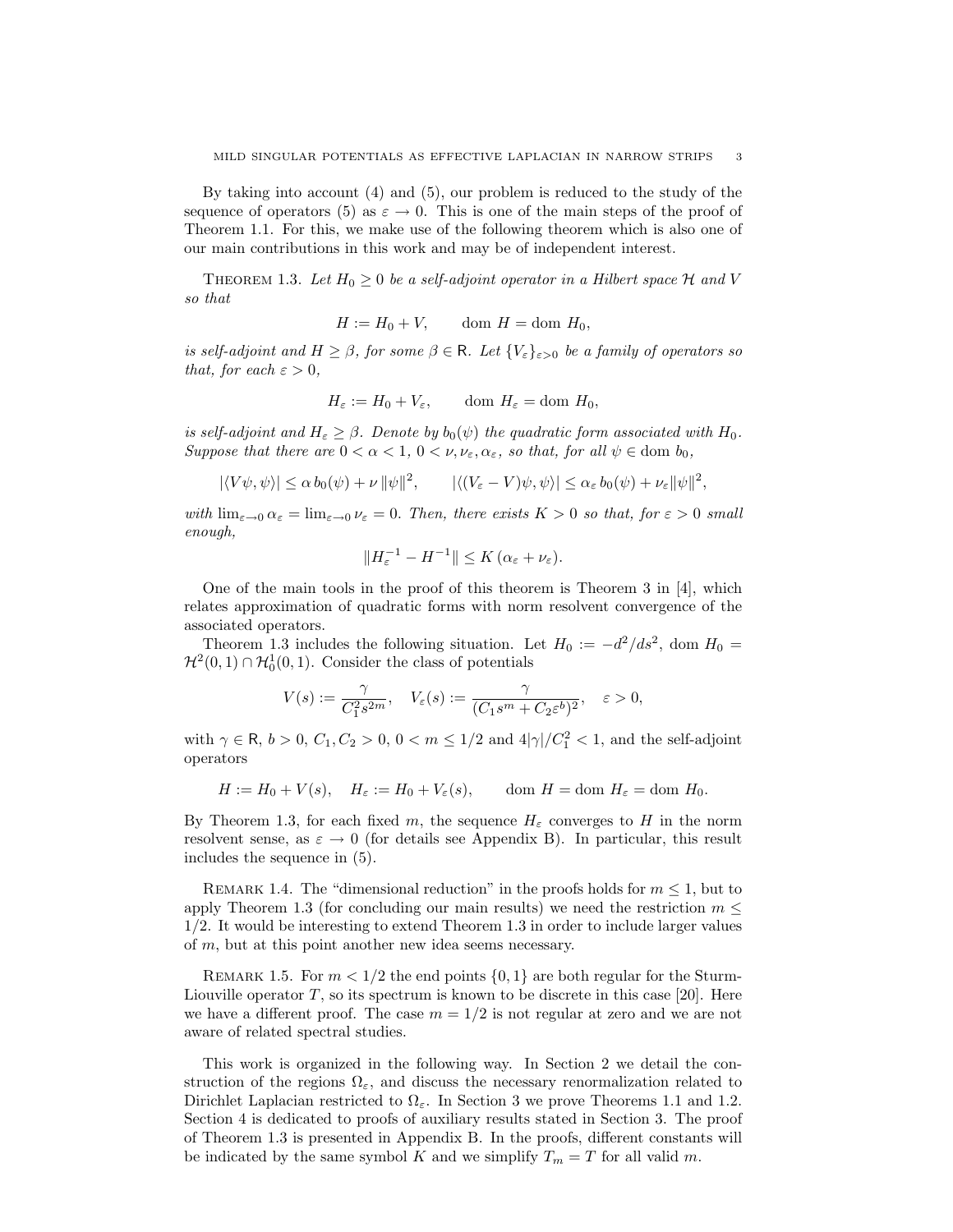#### 2. Configuration space and quadratic forms

For each  $0 < \varepsilon \leq 1$ , consider the function  $k_{\varepsilon} : (0, +\infty) \to \mathsf{R}$  given by (2), with

(6) 
$$
C_1 > 1
$$
,  $C_2 > 0$ ,  $0 < m \le 1$ ,  $a > 0$  with  $am < 1$ .

There exists a differentiable curve  $r_{\varepsilon} : (0, +\infty) \to \mathbb{R}^2$ , parametrized by its arc length s,  $r_{\varepsilon}(s) = (r_{\varepsilon}(s), r_{\varepsilon}(s))$ , fully determined (except for its position and orientation in the plane) by the curvature function  $k_{\varepsilon}$  [18].

We denote by  $T_{\varepsilon}(s) := (r'_{\varepsilon 1}(s), r'_{\varepsilon 2}(s))$  the unitary tangent vector to  $r_{\varepsilon}$  at the point  $r_{\varepsilon}(s)$ . The function  $N_{\varepsilon}(s) := (-r'_{\varepsilon(2s), r'_{\varepsilon(1s)})$  defines a unit normal vector field to  $r_{\varepsilon}$  and the couple  $(T_{\varepsilon}, N_{\varepsilon})$  gives a Frenet frame. Note the Frenet-Serret formulas

$$
T'_{\varepsilon}(s) = k_{\varepsilon}(s) N_{\varepsilon}(s), \qquad N'_{\varepsilon}(s) = -k_{\varepsilon}(s) T_{\varepsilon}(s),
$$

with  $|k_{\varepsilon}(s)| = ||T'_{\varepsilon}(s)||$ , for all  $s \in (0, +\infty)$ .

Let  $d > 0$ ,  $I = (0, d)$  and  $\Omega := (0, 1) \times I$  be a straight strip of width  $d > 0$ . For each  $0 < \varepsilon \leq 1$ , consider a bounded curved strip  $\Omega_{\varepsilon}$ , based on the reference curve  $r_{\varepsilon}$ , via the map  $\mathcal{F}_{\varepsilon}$ , where  $\Omega_{\varepsilon} := \mathcal{F}_{\varepsilon}(\Omega)$  and

(7) 
$$
\mathcal{F}_{\varepsilon}: \quad \Omega \quad \to \quad \Omega_{\varepsilon} \n(s, y) \quad \mapsto \quad r_{\varepsilon}(s/\varepsilon^{am}) + \varepsilon y N_{\varepsilon}(s/\varepsilon^{am})
$$

We take  $d > 0$  small enough so that the strip  $\Omega_1$  (and consequently  $\Omega_\varepsilon$ , for all  $0 < \varepsilon < 1$ ) is not self-intersecting.

We study the Laplacian  $-\Delta_{\Omega_{\varepsilon}}$  in  $\Omega_{\varepsilon}$ , and with Dirichlet condition at the boundary  $\partial\Omega_{\varepsilon}$ . We initially consider the corresponding family of quadratic forms

(8) 
$$
b_{\varepsilon}(\psi) = \int_{\Omega_{\varepsilon}} |\nabla \psi|^2 \mathrm{d} s \mathrm{d} y, \quad \text{dom } b_{\varepsilon} = \mathcal{H}_0^1(\Omega_{\varepsilon}),
$$

and we are interested in the limit of the sequence  $b_{\varepsilon}(\psi)$  as  $\varepsilon \to 0$ . Recall that  $\pi^2/d^2$  is the lowest eigenvalue of the negative Laplacian with Dirichlet boundary conditions in  $(0, d)$ , and  $1/(\sqrt{2d}) \sin(\pi y/d) \geq 0$  is the corresponding eigenfunction of this restricted problem. This function is directly related to transverse oscillations in  $\Omega_{\varepsilon}$ , i.e., when d is replaced by  $\varepsilon d$ .

The standard renormalization is to remove the diverging energy  $\pi^2/(d\varepsilon)^2$  from the quadratic forms (8). Also, for technical reasons, we fix  $A > 0$  so that  $4 A C_2^2 > 1$ and add the constant potential  $A \varepsilon^{2am(1-m)}$  to such quadratic forms, which ensures that  $b_{\varepsilon}$  becomes positive. Thus, we pass to study the sequence (9)

$$
\tilde{b}_{\varepsilon}(\psi) = \int_{\Omega_{\varepsilon}} \left( |\nabla \psi|^2 - \frac{\pi^2}{d^2 \varepsilon^2} |\psi|^2 + A \, \varepsilon^{2am(1-m)} |\psi|^2 \right) \mathrm{d} s \mathrm{d} y, \quad \mathrm{dom}\; \tilde{b}_{\varepsilon} = \mathcal{H}_0^1(\Omega_{\varepsilon}).
$$

As usual, we perform a change of variables so that the integration region in the definition of  $b_{\varepsilon}$ , and consequently the form domains, become independent of  $0 < \varepsilon \leq 1$ . We make this change by using (7) and pass to work in the fixed region  $\Omega$ , for all  $0 < \varepsilon \leq 1$ , and get a nontrivial Riemannian metric  $G = G_{\varepsilon}$  which is induced by  $\mathcal{F}_{\varepsilon}$ , i.e.,

$$
G = (G_{ij}), \qquad G_{ij} = \langle e_i, e_j \rangle = G_{ji}, \qquad 1 \le i, j \le 2,
$$

with  $e_1 = \partial \mathcal{F}_{\varepsilon}/\partial s$  and  $e_2 = \partial \mathcal{F}_{\varepsilon}/\partial y$ .

Some calculations show that in the Frenet frame

$$
J := \begin{pmatrix} e_1 \\ e_2 \end{pmatrix} = \begin{pmatrix} \Gamma_1^{\varepsilon}(s, y) & \Gamma_2^{\varepsilon}(s, y) \\ -\varepsilon r_{\varepsilon 2}'(s/\varepsilon^{am}) & \varepsilon r_{\varepsilon 1}'(s/\varepsilon^{am}) \end{pmatrix},
$$

with

$$
\Gamma_1^{\varepsilon}(s,y) := (1/\varepsilon^{am}) r'_{\varepsilon 1} (s/\varepsilon^{am}) - \varepsilon^{1-am} y r''_{\varepsilon 2} (s/\varepsilon^{am}),
$$
  
\n
$$
\Gamma_2^{\varepsilon}(s,y) := (1/\varepsilon^{am}) r'_{\varepsilon 2} (s/\varepsilon^{am}) + \varepsilon^{1-am} y r''_{\varepsilon 1} (s/\varepsilon^{am}).
$$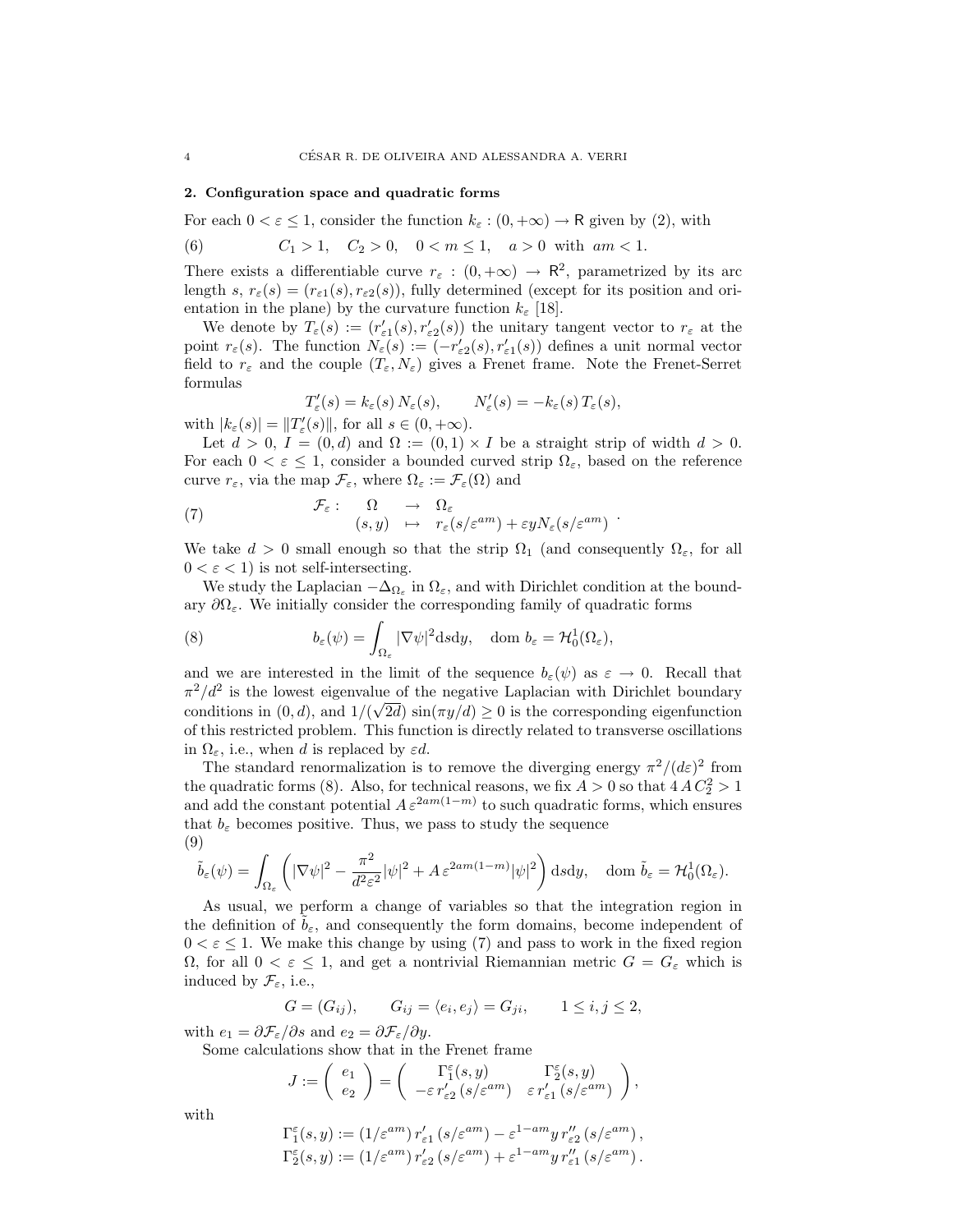The inverse matrix of  $J$  is given by

$$
J^{-1} = (\varepsilon^{1-am} \beta_{\varepsilon})^{-1} \begin{pmatrix} \varepsilon r'_{\varepsilon 1} (s/\varepsilon^{am}) & -\Gamma^{\varepsilon}_{2}(s, y) \\ \varepsilon r'_{\varepsilon 2} (s/\varepsilon^{am}) & \Gamma^{\varepsilon}_{1}(s, y) \end{pmatrix},
$$

where

(10) 
$$
\beta_{\varepsilon}(s,y) := 1 - \varepsilon y k_{\varepsilon}(s/\varepsilon^{am}).
$$

Note that  $JJ^t = G$  and  $\det J = |\det G|^{1/2} = \varepsilon^{1-am}\beta_{\varepsilon}$ . Since k is a bounded function, for  $\varepsilon$  small enough  $\beta_{\varepsilon}$  does not vanish in  $\Omega$ . Thus,  $\beta_{\varepsilon} > 0$  and  $\mathcal{F}_{\varepsilon}$  is a local diffeomorphism. By requiring that  $\mathcal{F}_{\varepsilon}$  is injective, we get a global diffeomorphism.

Introducing the notation

$$
\|\psi\|_G^2 := \int_{\Omega} |\psi(s,y)|^2 \beta_{\varepsilon}(s,y) \, \mathrm{d} s \mathrm{d} y,
$$

and the unitary transformation

$$
\mathcal{V}_{\varepsilon}: \begin{array}{ccc} L^{2}(\Omega_{\varepsilon}) & \to & L^{2}(\Omega, \beta_{\varepsilon}(s, y) \, \mathrm{d} s \mathrm{d} y) \\ \psi & \mapsto & \varepsilon^{(1-am)/2} \, \psi \circ \mathcal{F}_{\varepsilon} \end{array},
$$

we obtain the sequence of quadratic forms

$$
c_{\varepsilon}(\mathcal{V}_{\varepsilon}\psi) := \|J^{-1}\nabla(\mathcal{V}_{\varepsilon}\psi)\|_{G}^{2} - \frac{\pi^{2}}{d^{2}}\frac{1}{\varepsilon^{2}}\|\mathcal{V}_{\varepsilon}\psi\|_{G}^{2} + A \,\varepsilon^{2am(1-m)}\|\mathcal{V}_{\varepsilon}\psi\|_{G}^{2}, \qquad \text{dom } c_{\varepsilon} = \mathcal{H}_{0}^{1}(\Omega).
$$

However, we still denote  $\mathcal{V}_{\varepsilon}\psi$  by  $\psi$ . Thus,

$$
c_{\varepsilon}(\psi) = \|J^{-1}\nabla\psi\|_G^2 - \frac{\pi^2}{d^2} \frac{1}{\varepsilon^2} \|\psi\|_G^2 + A \,\varepsilon^{2am(1-m)} \|\psi\|_G^2, \qquad \text{dom } c_{\varepsilon} = \mathcal{H}_0^1(\Omega).
$$

In details, we obtain

(11) 
$$
c_{\varepsilon}(\psi) = \int_{\Omega} \left[ \frac{\varepsilon^{2am}}{\beta_{\varepsilon}} |\psi'|^2 + \frac{\beta_{\varepsilon}}{\varepsilon^2} \left( |\psi_y|^2 - \frac{\pi^2}{d^2} |\psi|^2 \right) + A \varepsilon^{2am(1-m)} \beta_{\varepsilon} |\psi|^2 \right] ds dy,
$$

dom  $c_{\varepsilon} = \mathcal{H}_0^1(\Omega)$  as a subspace of  $L^2(\Omega, \beta_{\varepsilon} d s d y)$ . The measure  $\beta_{\varepsilon} d s d y$  comes from the above Riemannian metric. Thus, we introduce a new change of variables

$$
W_{\varepsilon}: \begin{array}{rcl} \mathrm{L}^2(\Omega) & \to & \mathrm{L}^2(\Omega,\beta_{\varepsilon}(s,y)\,ds\mathrm{d}y) \\ \psi & \mapsto & \psi/\beta_{\varepsilon}^{1/2} \end{array},
$$

so that the quadratic form (11) becomes

$$
d_{\varepsilon}(\psi) = \int_{\Omega} \frac{\varepsilon^{2am}}{\beta_{\varepsilon}^{2}} \left( \psi' - \frac{\psi}{2} \frac{\beta_{\varepsilon}'}{\beta_{\varepsilon}} \right)^{2} ds dy + \int_{\Omega} \frac{1}{\varepsilon^{2}} \left( |\psi_{y}|^{2} - \frac{\pi^{2}}{d^{2}} |\psi|^{2} \right) ds dy - \int_{\Omega} \frac{1}{4\beta_{\varepsilon}^{2}} \frac{\varepsilon^{2am}}{(C_{1}s^{m} + C_{2}\varepsilon^{am^{2}})^{2}} |\psi|^{2} ds dy + \int_{\Omega} A \varepsilon^{2am(1-m)} |\psi|^{2} ds dy.
$$

Now, dom  $d_{\varepsilon} = \mathcal{H}_0^1(\Omega)$  is a subspace of the Hilbert space  $L^2(\Omega)$ . Ahead it will be convenient to consider the quadratic form

$$
\tilde{d}_{\varepsilon}(\psi) := \int_{\Omega} \varepsilon^{2am} |\psi'|^2 + \frac{1}{\varepsilon^2} \left( |\psi_y|^2 - \frac{\pi^2}{d^2} |\psi|^2 \right) dxdy
$$

$$
- \int_{\Omega} \frac{1}{4} \frac{\varepsilon^{2am}}{(C_1 s^m + C_2 \varepsilon^{am})^2} |\psi|^2 dsdy + \int_{\Omega} A \varepsilon^{2am(1-m)} |\psi|^2 dsdy,
$$

dom  $\tilde{d}_{\varepsilon} = \mathcal{H}_0^1(\Omega)$ . Denote by  $D_{\varepsilon}$  and  $\tilde{D}_{\varepsilon}$  the self-adjoint operators associated with  $d_{\varepsilon}(\psi)$  and  $\tilde{d}_{\varepsilon}(\psi)$ , respectively. The proof of Theorem 2.1 appears in Appendix A.

THEOREM 2.1. In addition to conditions  $(6)$ , take a number  $a > 0$  so that  $\delta = 1 + am(1 - 3m) > 0$ . There exists  $K > 0$  so that, for  $\varepsilon > 0$  small enough,

$$
||D_{\varepsilon}^{-1}-\tilde{D}_{\varepsilon}^{-1}||\leq K\,\varepsilon^{\delta}.
$$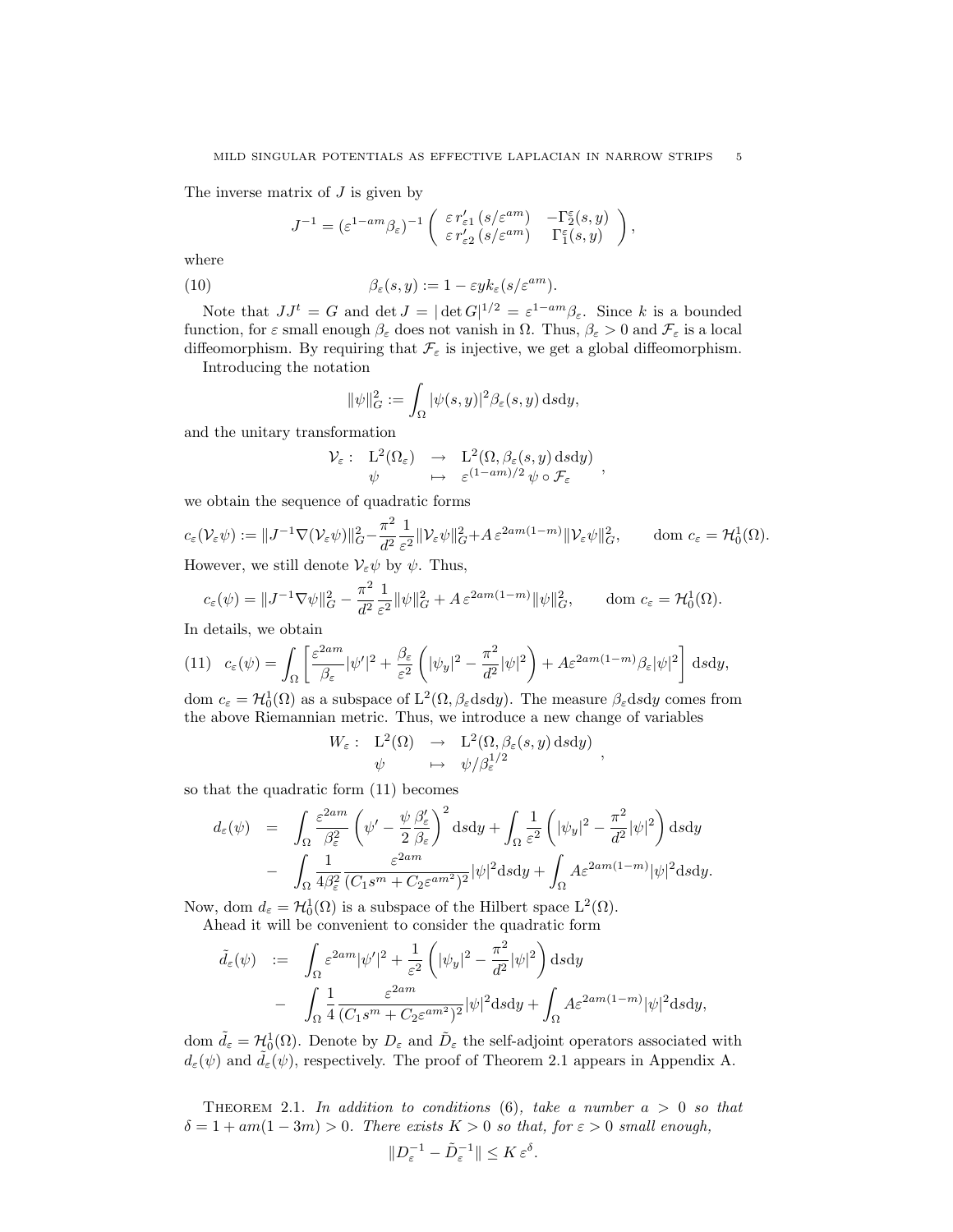Finally, we pass to study the sequence

$$
l_{\varepsilon}(\psi) := 1/\varepsilon^{2am} \tilde{d}_{\varepsilon}(\psi)
$$
  
= 
$$
\int_{\Omega} |\psi'|^{2} + \frac{1}{\varepsilon^{2+2am}} \left( |\psi_{y}|^{2} - \frac{\pi^{2}}{d^{2}} |\psi|^{2} \right) d s d y
$$
  
- 
$$
\int_{\Omega} \frac{1}{4} \frac{1}{(C_{1}s^{m} + C_{2}\varepsilon^{am^{2}})^{2}} |\psi|^{2} d s d y + \int_{\Omega} \frac{A}{\varepsilon^{2am^{2}}} |\psi|^{2} d s d y,
$$

with dom  $l_{\varepsilon} = \mathcal{H}_0^1(\Omega)$ . Note that the condition  $4AC_2^2 > 1$  implies that  $l_{\varepsilon}(\psi) >$ 0, for all  $\psi \in \text{dom } l_{\varepsilon}$ . Denote by  $L_{\varepsilon}$  the positive self-adjoint operator associated with  $l_{\varepsilon}(\psi)$ .

# 3. Proofs of main results

In this section we prove Theorems 1.1 and 1.2 stated in the Introduction. We use some auxiliary results whose proofs will be postponed to Section 4.

Define  $u_0(y) := (1/\sqrt{2d}) \sin(\pi y/d)$ . Recall that  $u_0(y)$  is the eigenfunction associated with the first eigenvalue of the negative Dirichlet Laplacian in  $\mathcal{H}^2(0, d) \cap$  $\mathcal{H}_0^1(0, d)$ . Now, consider the closed subspace

$$
\mathcal{L} = \{ w(s)u_0(y) : w \in L^2(0,1) \} \subset L^2(\Omega),
$$

already mentioned in the Introduction, and the sequence of one-dimensional quadratic forms

$$
t_{\varepsilon}(w) := \int_0^1 \left( |w'|^2 - \frac{|w|^2}{4(C_1 s^m + C_2 \varepsilon^{am^2})^2} + \frac{A}{\varepsilon^{2am^2}} |w|^2 \right) ds dy,
$$

with dom  $t_{\varepsilon} = H_0^1(0,1)$ . We denote by  $T_{\varepsilon}$  the self-adjoint operator associated with  $t_{\varepsilon}(w)$ .

PROPOSITION 3.1. There exists  $K > 0$  so that, for  $\varepsilon > 0$  small enough,

$$
||L_{\varepsilon}^{-1} - (T_{\varepsilon})^{-1} \oplus 0||_{L^{2}(\Omega)} \leq K \varepsilon^{2(1+am)},
$$

where 0 is the null operator on the subspace  $\mathcal{L}^{\perp}$ .

COROLLARY 3.2. In addition to conditions (6), take  $a > 0$  so that  $\delta = 2 +$  $2am(1-2m) > 0$ . There exists  $K > 0$  so that, for  $\varepsilon > 0$  small enough,

$$
\left\| \left( L_{\varepsilon} - \left( \frac{A}{\varepsilon^{2am^2}} + i \right) \mathbf{1} \right)^{-1} - \left[ \left( T_{\varepsilon} - \left( \frac{A}{\varepsilon^{2am^2}} + i \right) \mathbf{1} \right)^{-1} \oplus 0 \right] \right\| \leq K \, \varepsilon^{\delta},
$$

where 0 is the null operator on the subspace  $\mathcal{L}^{\perp}$ .

Now, define the quadratic form

$$
t(w) := \int_0^1 \left( |w'|^2 - \frac{1}{4C_1^2 s^{2m}} |w|^2 \right) ds dy,
$$

dom  $t = \mathcal{H}_0^1(0, 1)$ , and denote by T its associated self-adjoint operator.

PROPOSITION 3.3. Take  $0 < m \leq 1/2$ . There exists a number  $K > 0$  so that, for  $\varepsilon > 0$  small enough,

$$
\left\| \left( T_{\varepsilon} - \left( \frac{A}{\varepsilon^{2am^2}} + i \right) \mathbf{1} \right)^{-1} - (T - i \mathbf{1})^{-1} \right\| \leq K \, \varepsilon^{am^2}.
$$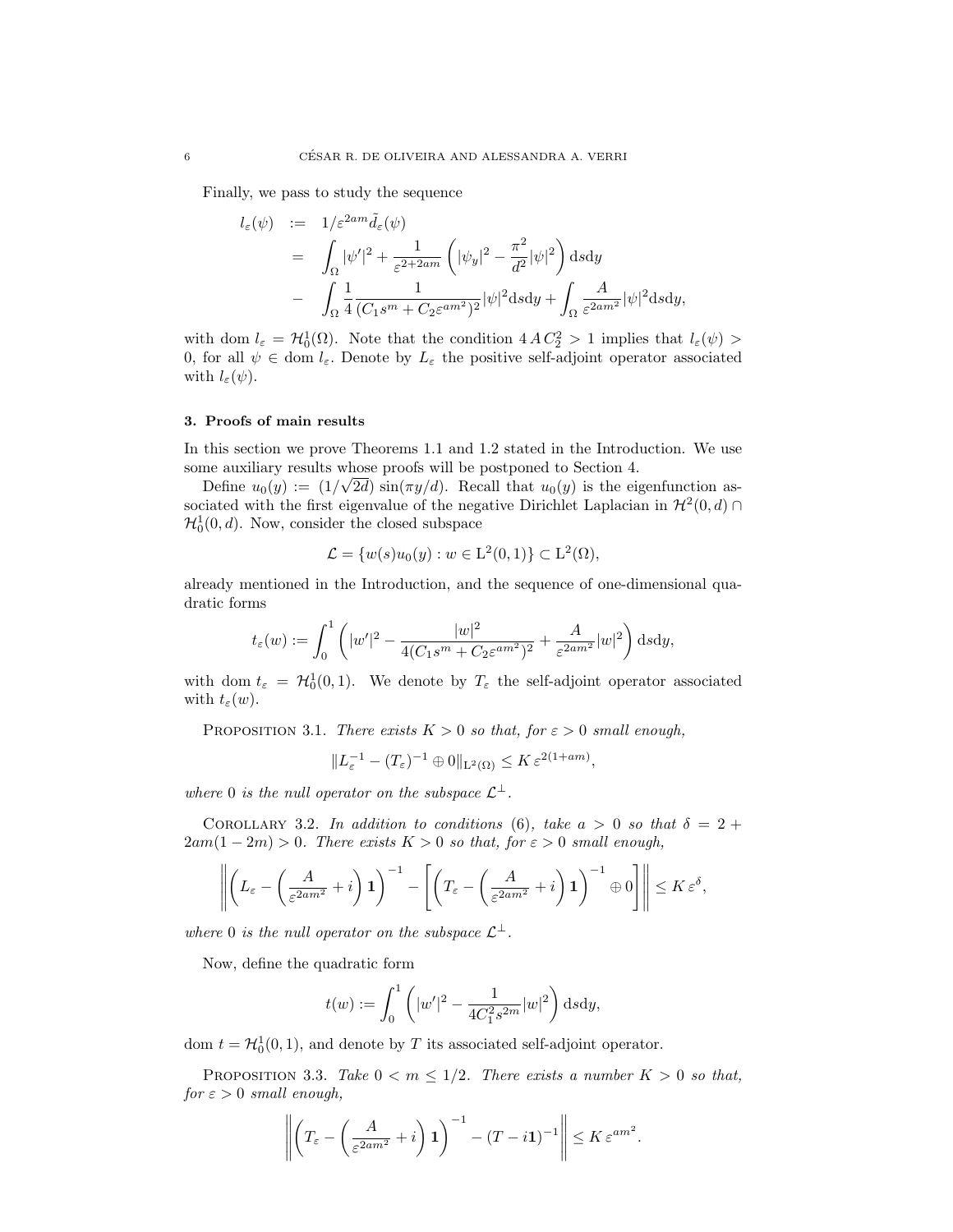Proposition 3.3 is a consequence of Theorem 1.3 stated in the Introduction of this work. For more details, see Example B.1 in Appendix B.

Proof of Theorem 1.1: By combining Corollary 3.2 and Proposition 3.3, there exists  $K > 0$  so that, for  $\varepsilon > 0$  small enough,

.

(12) 
$$
\left\| \left( L_{\varepsilon} - \left( \frac{A}{\varepsilon^{2am^2}} + i \right) \mathbf{1} \right)^{-1} - \left( T - i \mathbf{1} \right)^{-1} \oplus 0 \right\| \leq K \varepsilon^{am^2}
$$

For simplicity of notation, let  $\zeta = A \varepsilon^{2am(1-m)} - i \varepsilon^{2am}$ . By employing Theorem 2.1, it is possible to show that, for  $\varepsilon > 0$  small enough,

(13) 
$$
\left\| \left(D_{\varepsilon} - \zeta \mathbf{1}\right)^{-1} - \left(\tilde{D}_{\varepsilon} - \zeta \mathbf{1}\right)^{-1} \right\| \leq K \varepsilon^{\delta}.
$$

The proof of this inequality it is very similar to proof of Proposition 3.2 (see Section 4 ahead), and so it will be omitted here.

Now, recall the unitary operators  $V_{\varepsilon}$  and  $W_{\varepsilon}$  defined in Section 2 and note that

$$
D_{\varepsilon} - \zeta \mathbf{1} = W_{\varepsilon}^{-1} \mathcal{V}_{\varepsilon} \left( -\Delta_{\Omega_{\varepsilon}} - \zeta \mathbf{1} \right) \mathcal{V}_{\varepsilon}^{-1} W_{\varepsilon}.
$$

We also have

$$
\tilde{D}_{\varepsilon} - \zeta \mathbf{1} = \varepsilon^{2am} \left( L_{\varepsilon} - \left( \frac{A}{\varepsilon^{2am^2}} + i \right) \mathbf{1} \right).
$$

Defining  $U_{\varepsilon} = W_{\varepsilon}^{-1} V_{\varepsilon}$  and combining this characterizations with (12) and (13), Theorem 1.1 follows.

**Proof of Theorem 1.2:** Denote by  $\lambda_j(\varepsilon)$  and  $\lambda_j$  the eigenvalues of  $-\Delta_{\Omega_{\varepsilon}}$  and T, respectively. By Theorem 4.10, page 291 in [12], and Theorem 1.1 we have

$$
\left| \varepsilon^{2am} \left( \lambda_j(\varepsilon) - \frac{\pi^2}{\varepsilon^2 d^2} \right)^{-1} - \lambda_j^{-1} \right| \leq \left\| \varepsilon^{2am} U_{\varepsilon} \left( -\Delta_{\Omega_{\varepsilon}} - \frac{\pi^2}{d \varepsilon^2} \mathbf{1} \right)^{-1} U_{\varepsilon}^{-1} - T^{-1} \oplus 0 \right\|
$$
  

$$
\leq K \varepsilon^{am^2}.
$$

Thus,

$$
\lim_{\varepsilon \to 0} \frac{1}{\varepsilon^{2am}} \left( \lambda_j(\varepsilon) - \frac{\pi^2}{\varepsilon^2 d^2} \right) = \lambda_j.
$$

**Remark.** If  $0 < m \le 1$ , by Theorem 7.9 in [6],  $(T_{\varepsilon} - A\varepsilon^{2am^2} \mathbf{1})$  converges to T in the strong resolvent sense, as  $\varepsilon \to 0$ . Thus, as a weaker version of Theorem 1.1, this implies that

$$
\varepsilon^{2am} U_{\varepsilon} \left( -\Delta_{\Omega_{\varepsilon}} - \frac{\pi^2}{d \, \varepsilon^2} \mathbf{1} \right)^{-1} U_{\varepsilon}^{-1} \longrightarrow T^{-1} \oplus 0,
$$

where 0 is the null operator on  $\mathcal{L}^{\perp}$ , in the strong sense, as  $\varepsilon \to 0$ .

# 4. Proofs of auxiliary results

Given the subspace  $\mathcal L$  defined in previous sections, consider the orthogonal decomposition

$$
L^2(\Omega) = \mathcal{L} \oplus \mathcal{L}^{\perp}.
$$

Thus, if  $\psi \in L^2(\Omega)$  we can write  $\psi = w u_0 + \eta$  with  $w \in L^2(0,1)$  and  $\eta \in \mathcal{L}^{\perp}$ . Note that  $wu_0 \in H_0^1(\Omega)$  if  $w \in H_0^1(0,1)$ . Correspondingly, for  $\psi \in H_0^1(\Omega)$ , write

(14) 
$$
\psi(s,y) = w(s)u_0(y) + \eta(s,y)
$$

with  $w \in H_0^1(0,1)$  and  $\eta \in H_0^1(\Omega) \cap \mathcal{L}^{\perp}$ .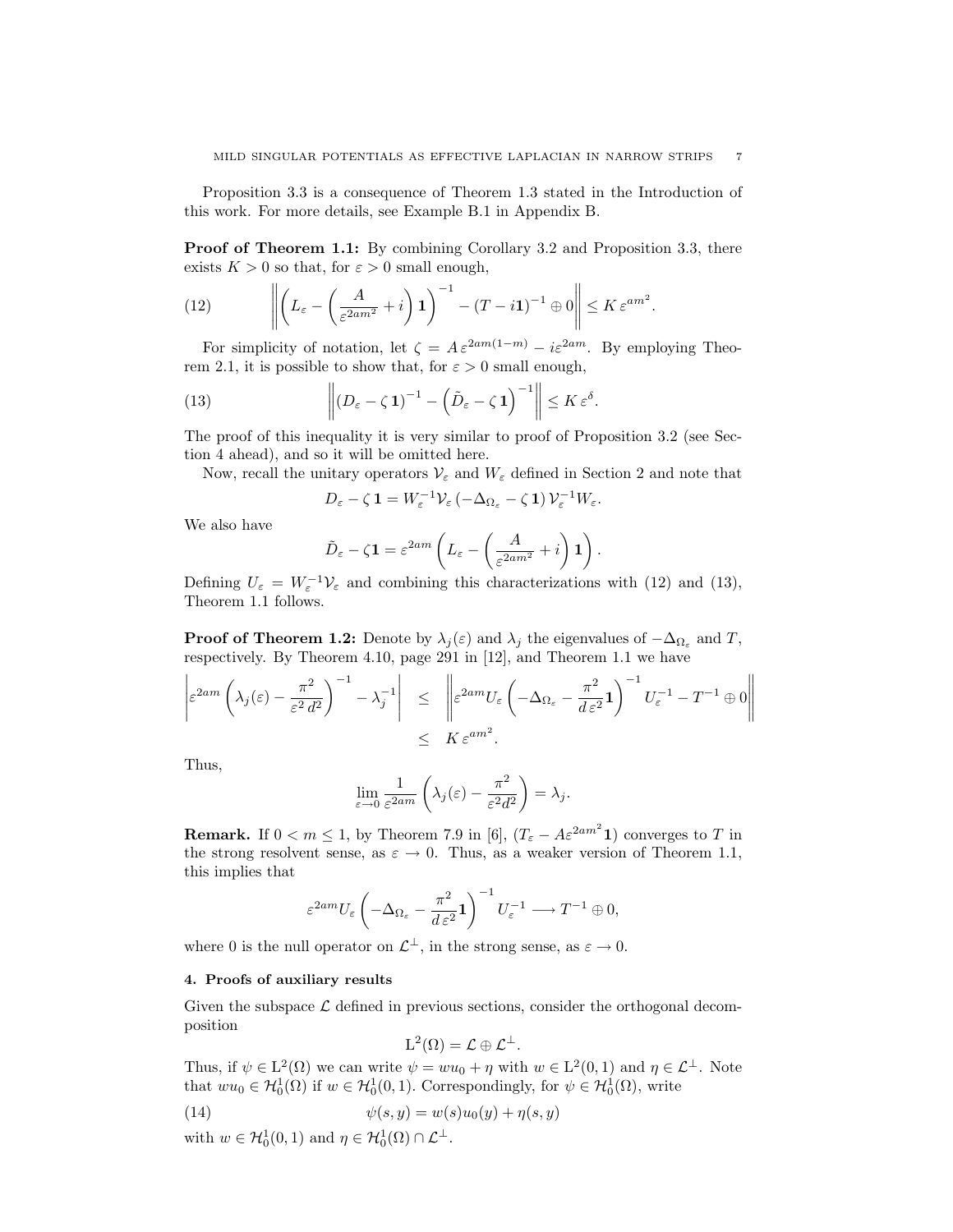**Proof of Proposition 3.1:** We begin with some observations. If  $\eta \in H_0^1(\Omega) \cap L^{\perp}$ ,

(15) 
$$
\int_0^d u_0(y)\eta(s,y)dy = 0 \text{ and } \int_0^d u_0(y)\eta'(s,y)dy = 0, \text{ a.e. [s].}
$$

An integration by parts shows that

(16) 
$$
\int_0^d u_{0y}(y)\eta_y(s,y)dy = 0, \quad \text{a.e.}[s].
$$

Note also that

$$
\int_{\Omega} |\eta_y|^2 \mathrm{d} s \mathrm{d} y \ge \frac{4\pi^2}{d^2} \int_{\Omega} |\eta|^2 \mathrm{d} s \mathrm{d} y,
$$

where  $4\pi^2/d^2$  is the second eigenvalue of the negative Dirichlet Laplacian in  $(0, d)$ . Thus,

(17) 
$$
\int_{\Omega} \left( |\eta_y|^2 - \frac{\pi^2}{d^2} |\eta|^2 \right) ds dy \geq \frac{3\pi^2}{d^2} \int_{\Omega} |\eta|^2 ds dy.
$$

Now, denote by  $l_{\varepsilon}(\psi_1, \psi_2)$  the sesquilinear form associated with the quadratic form  $l_{\varepsilon}(\psi)$ . For  $\psi \in \mathcal{H}_0^1(\Omega)$  and the decomposition in (14),

$$
l_{\varepsilon}(\psi) = l_{\varepsilon}(wu_0) + l_{\varepsilon}(\eta) + 2 l_{\varepsilon}(wu_0, \eta).
$$

We are going to check that there are  $C_0 > 0$  and functions  $0 \le Q(\varepsilon)$ ,  $0 \le P(\varepsilon)$ and  $C(\varepsilon)$  so that  $l_{\varepsilon}(wu_0)$ ,  $l_{\varepsilon}(\eta)$  and  $l_{\varepsilon}(wu_0, \eta)$  satisfy the following conditions:

(18) 
$$
l_{\varepsilon}(wu_0) \ge C(\varepsilon) \|wu_0\|_{\mathcal{L}^2(\Omega)}^2, \quad \forall w \in \mathcal{H}_0^1(0,1), \quad C(\varepsilon) \ge C_0 > 0;
$$

(19) 
$$
l_{\varepsilon}(\eta) \ge P(\varepsilon) \|\eta\|_{\mathcal{L}^2(\Omega)}^2, \quad \forall \eta \in \mathcal{H}_0^1(\Omega) \cap \mathcal{L}^{\perp};
$$

(20) 
$$
|l_{\varepsilon}(wu_0, \eta)|^2 \leq Q(\varepsilon)^2 l_{\varepsilon}(wu_0) l_{\varepsilon}(\eta), \quad \forall \psi \in \mathcal{H}_0^1(\Omega);
$$

and with

(21) 
$$
P(\varepsilon) \to \infty
$$
,  $C(\varepsilon) = O(P(\varepsilon))$ ,  $Q(\varepsilon) \to 0$  as  $\varepsilon \to 0$ .

Thus, Proposition 3.1 in [9] guarantees that, for  $\varepsilon > 0$  small enough,

$$
||L_{\varepsilon}^{-1} - (T_{\varepsilon})^{-1} \oplus 0||_{L^{2}(\Omega)} \le P(\varepsilon)^{-1} + K Q(\varepsilon)C(\varepsilon)^{-1},
$$

for some  $K > 0$ .

Now we check that  $(18)$ ,  $(19)$  and  $(20)$  are satisfied. Due to the conditions on A, we have

$$
l_{\varepsilon}(wu_0) = \int_0^1 \left( |w'|^2 - \frac{|w|^2}{4(C_1 s^m + C_2 \varepsilon^{am})^2} + \frac{A}{\varepsilon^{2am^2}} |w|^2 \right) ds dy \ge C_0 \int_0^1 |w|^2 ds dy,
$$

for some  $C_0 > 0$ . Thus, (18) holds true. The condition (19) follows by (17); in fact,

$$
l_{\varepsilon}(\eta) \ge \frac{3\pi^2}{d^2} \frac{1}{\varepsilon^{2+2am}} \int_{\Omega} |\eta|^2 \mathrm{d} s \mathrm{d} y,
$$

and just take  $P(\varepsilon) = 3\pi^2/d^2 \varepsilon^{2+2am}$ .

Finally, due to (15) and (16), we have

$$
b_{\varepsilon}(wu_0, \eta) = \int_{\Omega} \left( w' u_0 \eta' + \frac{w u_{0y} \eta_y}{\varepsilon^{2+2am}} - \frac{\pi^2}{d^2} \frac{w u_0 \eta}{\varepsilon^{2+2am}} \right) \mathrm{d} s \mathrm{d} y - \int_{\Omega} \frac{w u_0 \eta}{4(C_1 s^m + C_2 \varepsilon^{am^2})^2} \mathrm{d} s \mathrm{d} y + \int_{\Omega} \frac{A}{\varepsilon^{2am^2}} w u_0 \eta \mathrm{d} s \mathrm{d} y = 0.
$$

We take  $Q(\varepsilon) = 0$  and so (20) and (21) are satisfied. This completes the proof of the proposition.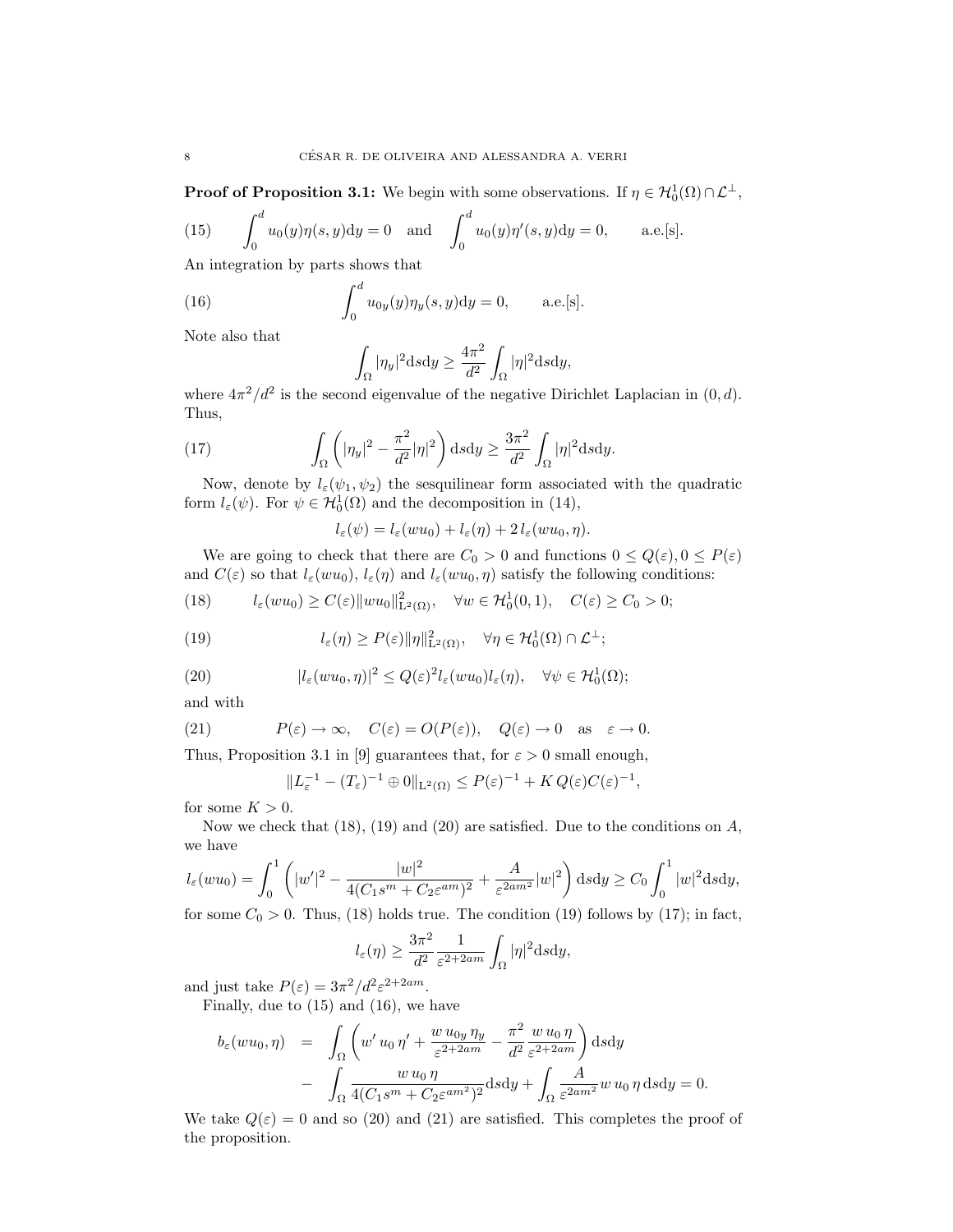**Proof of Corollary 3.2:** If S and T are linear operators and  $z$ ,  $z_0$  are common elements of the resolvent sets of both  $S$  and  $T$ , then (22)

$$
R_z(T) - R_z(S) = (1 + (z - z_0)R_z(T)) [R_{z_0}(T) - R_{z_0}(S)] (1 + (z - z_0)R_z(S)).
$$

This identity was dubbed the *third resolvent identity* in [1]. For simplicity, we denote  $\xi = (A/\varepsilon^{2am^2} + i)$ . By (22),

$$
(L_{\varepsilon} - \xi \mathbf{1})^{-1} - \left[ (T_{\varepsilon} - \xi \mathbf{1})^{-1} \oplus 0 \right]
$$
  
=  $\left[ \mathbf{1} + \xi \left( L_{\varepsilon} - \xi \mathbf{1} \right)^{-1} \right] \left[ L_{\varepsilon}^{-1} - T_{\varepsilon}^{-1} \oplus 0 \right] \left[ \mathbf{1} + \xi \left( \left( T_{\varepsilon} - \xi \mathbf{1} \right)^{-1} \oplus 0 \right) \right].$ 

Thus, since

$$
\left\|(L_{\varepsilon}-\xi\mathbf{1})^{-1}\right\|\leq 1 \quad \text{and} \quad \left\|(T_{\varepsilon}-\xi\mathbf{1})^{-1}\oplus 0\right\|\leq 1,
$$

taking into account Proposition 3.1, it is found that

$$
\begin{aligned} & \left\| \left(L_{\varepsilon} - \xi \mathbf{1} \right)^{-1} - \left(T_{\varepsilon} - \xi \mathbf{1} \right)^{-1} \oplus 0 \right\| \\ & \leq \quad \left(1 + \sqrt{A^2/\varepsilon^{4am^2} + 1} \right) K \, \varepsilon^{2 + 2am} \left(1 + \sqrt{A^2/\varepsilon^{4am^2} + 1} \right) \\ & \leq \quad K \, \varepsilon^{2 + 2am(1 - 2m)}, \end{aligned}
$$

for some  $K > 0$ . This completes the proof of the corollary.

## Appendix A. Appendix

**Proof of Theorem 2.1:** By replacing the global multiplicative factor  $\beta_{\epsilon}(s, y)$  =  $1 - \varepsilon y k_{\varepsilon}(s/\varepsilon^{am})$  by 1 in the first and third integrals in the expression of  $d_{\varepsilon}(\psi)$  (see Section 2), we get the quadratic form

$$
\begin{array}{rcl} \hat{d}_{\varepsilon}(\psi) & := & \displaystyle\int_{\Omega}\varepsilon^{2am}\left(\psi'-\frac{\psi}{2}\frac{\beta'_{\varepsilon}}{\beta_{\varepsilon}}\right)^{2}\mathrm{d} s\mathrm{d} y+\int_{\Omega}\frac{1}{\varepsilon^{2}}\left(|\psi_{y}|^{2}-\frac{\pi^{2}}{d^{2}}|\psi|^{2}\right)\mathrm{d} s\mathrm{d} y \\ & & - & \displaystyle\int_{\Omega}\frac{\varepsilon^{2am}}{4}\frac{|\psi|^{2}}{(C_{1}s^{m}+C_{2}\varepsilon^{am^{2}})^{2}}|\psi|^{2}\mathrm{d} s\mathrm{d} y+\int_{\Omega}A\,\varepsilon^{2am(1-m)}|\psi|^{2}\mathrm{d} s\mathrm{d} y, \end{array}
$$

dom  $\hat{d}_{\varepsilon} = \mathcal{H}_0^1(\Omega)$ . Denote by  $\hat{D}_{\varepsilon}$  the self-adjoint operator associated with it. We claim that there exists  $K > 0$  so that, for  $\varepsilon > 0$  small enough,

(23) 
$$
\|\hat{D}_{\varepsilon}^{-1} - D_{\varepsilon}^{-1}\| \le K \varepsilon^{1+am-3am^2}.
$$

The main points of this approximation is that  $\beta_{\varepsilon}(s, y) \to 1$  uniformly as  $\varepsilon \to 0$ . Its proof is quite similar to proof of Theorem 3.1 in [2] and will not be presented here.

Now, recall the quadratic form  $\tilde{d}_{\varepsilon}(\psi)$ . Note that

$$
\begin{array}{rcl} |\tilde{d}_{\varepsilon}(\psi)-\hat{d}_{\varepsilon}(\psi)|&=&\displaystyle \left|\int_{\Omega}\varepsilon^{2am}\left[\left(\psi'-\frac{\psi}{2}\frac{\beta'_{\varepsilon}}{\beta_{\varepsilon}}\right)^{2}-(\psi')^{2}\right]\mathrm{d} s\mathrm{d} y\right|\\&\leq&\displaystyle \varepsilon^{2am}\int_{\Omega}\frac{|\psi|^{2}}{4}\left(\frac{\beta'_{\varepsilon}}{\beta_{\varepsilon}}\right)^{2}\mathrm{d} s\mathrm{d} y\\&+&\displaystyle \varepsilon^{2am}\left(\int_{\Omega}|\psi|^{2}\left(\frac{\beta'_{\varepsilon}}{\beta_{\varepsilon}}\right)^{2}\mathrm{d} s\mathrm{d} y\right)^{1/2}\left(\int_{\Omega}|\psi'|^{2}\mathrm{d} s\mathrm{d} y\right)^{1/2}\end{array}
$$

.

Some calculations show that there exists  $K > 0$  so that

$$
\|\beta_{\varepsilon}'/\beta_{\varepsilon}\|_{\infty} \le K\varepsilon^{1+am-2am^2}(1/s^{1-m}), \qquad \forall s \in (0,1).
$$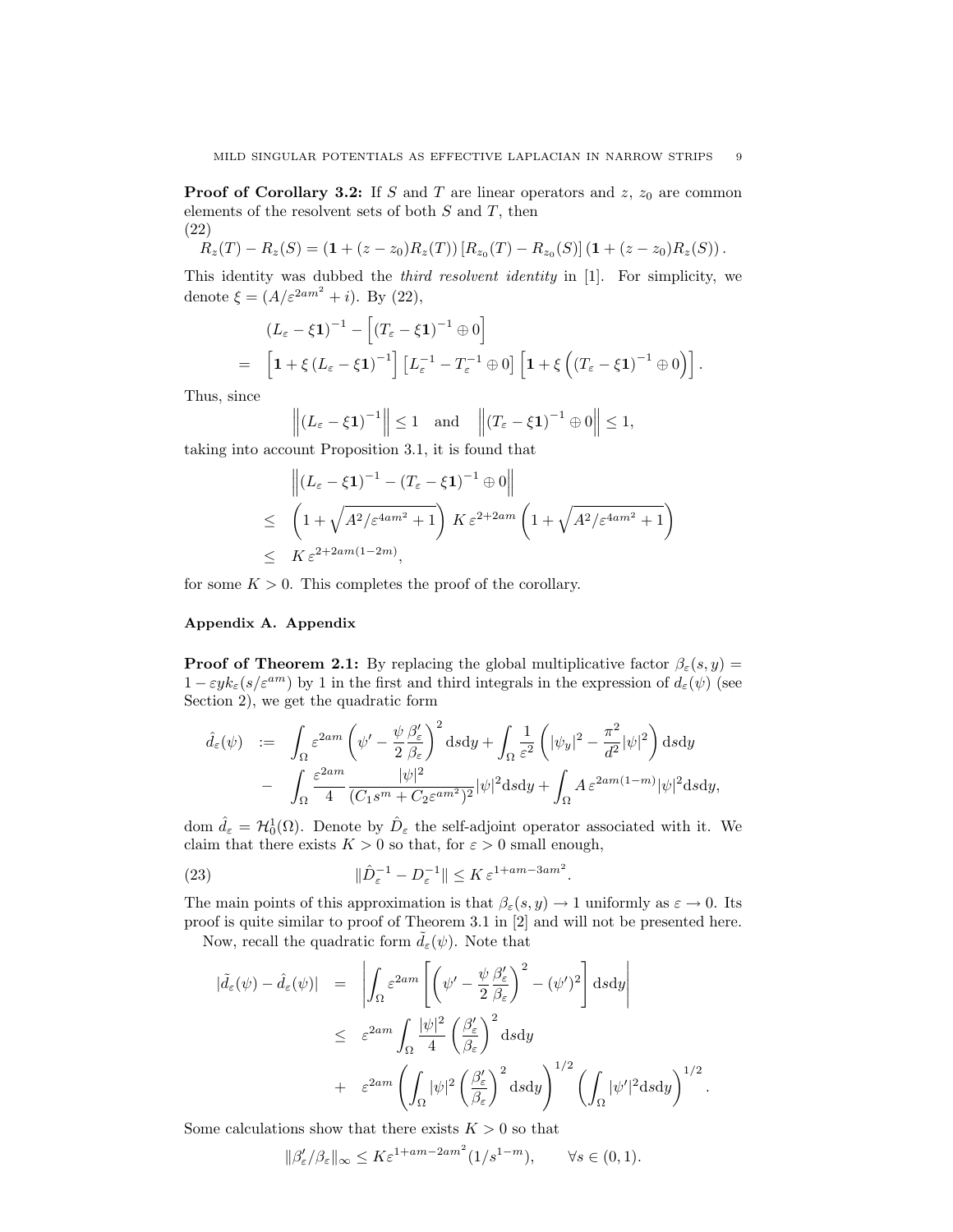Thus, by the one-dimensional Hardy's inequality,

$$
\int_{\Omega} |\psi|^2 \left(\frac{\beta_{\varepsilon}'}{\beta_{\varepsilon}}\right)^2 d s d y \le K \varepsilon^{2+2am-4am^2} \int_{\Omega} |\psi'|^2 d s d y,
$$

and so

$$
|\tilde d_\varepsilon(\psi)-\hat d_\varepsilon(\psi)|\leq K\,\varepsilon^{1+am-2am^2}\tilde d_\varepsilon(\psi).
$$

Theorem 3 in [4] implies

(24) 
$$
\|\hat{D}_{\varepsilon}^{-1} - \tilde{D}_{\varepsilon}^{-1}\| \leq K \varepsilon^{1+am-2am^2}.
$$

The theorem follows by combining (23) with (24).

## Appendix B. Appendix

**Proof of Theorem 1.3:** First, we consider the case  $\nu = \nu_{\varepsilon} = 0$ , for all  $\varepsilon > 0$ , and, without loss of generality, we suppose that  $\beta > 0$ . Thus,  $0 \in \rho(H)$  and  $0 \in \rho(H_{\varepsilon})$ , for all  $\varepsilon > 0$ .

We denote by  $h_{\varepsilon}(\psi)$  and  $h(\psi)$  the quadratic forms associated with  $H_{\varepsilon}$  and H, respectively. For  $\psi \in \text{dom } H_0$ ,

$$
|h_{\varepsilon}(\psi) - h(\psi)| = |\langle (V_{\varepsilon} - V)\psi, \psi \rangle| \le \alpha_{\varepsilon} h_0(\psi) = \alpha_{\varepsilon} |\langle H_0 \psi, \psi \rangle|.
$$

In what follows, we use the relation  $H_0(H_0 + V)^{-1} = 1 - V(H_0 + V)^{-1}$ . For  $\psi \in \text{dom } H_0$ , write  $\psi = (H_0 + V)^{-1} \phi$  and  $B(\phi) := |\langle \phi, (H_0 + V)^{-1} \phi \rangle|$ . Thus,

$$
\begin{array}{rcl}\n\left| \langle H_0 \psi, \psi \rangle \right| & = & \left| \langle H_0 (H_0 + V)^{-1} \phi, (H_0 + V)^{-1} \phi \rangle \right| \\
& = & \left| \langle \phi - V (H_0 + V)^{-1} \phi, (H_0 + V)^{-1} \phi \rangle \right| \\
& \leq & \left( \left| \langle \phi, (H_0 + V)^{-1} \phi \rangle \right| + \left| \langle V (H_0 + V)^{-1} \phi, (H_0 + V)^{-1} \phi \rangle \right| \right) \\
& \leq & \left( \left| \langle \phi, (H_0 + V)^{-1} \phi \rangle \right| + \alpha \left| \langle H_0 (H_0 + V)^{-1} \phi, (H_0 + V)^{-1} \phi \rangle \right| \right) \\
& \leq & \left| \langle \phi, (H_0 + V)^{-1} \phi \rangle \right| \\
& + & \alpha \left( \left| \langle \phi, (H_0 + V)^{-1} \phi \rangle \right| + \left| \langle V (H_0 + V)^{-1} \phi, (H_0 + V)^{-1} \phi \rangle \right| \right) \\
& = & B(\phi) + \alpha \left( B(\phi) + \left| \langle V (H_0 + V)^{-1} \phi, (H_0 + V)^{-1} \phi \rangle \right| \right) \\
& \leq & B(\phi) + \alpha \left( B(\phi) + \alpha \left| \langle H_0 (H_0 + V)^{-1} \phi, (H_0 + V)^{-1} \phi \rangle \right| \right) \\
& = & B(\phi) \left( 1 + \alpha + (\alpha^2 / B(\phi)) \right| \langle H_0 (H_0 + V)^{-1} \phi, (H_0 + V)^{-1} \phi \rangle \right| \right).\n\end{array}
$$

Write  $A(\phi) := |\langle H_0(H_0 + V)^{-1}\phi, (H_0 + V)^{-1}\phi \rangle|$ . Following these steps inductively, we have, for  $j \in \mathbb{N}$ ,

$$
|\langle H_0 \psi, \psi \rangle| \leq B(\phi) \left( 1 + \alpha + \alpha^2 + \dots + \alpha^{j-1} + (\alpha^j / B(\phi)) A(\phi) \right)
$$
  

$$
\leq B(\phi) \sum_{j=0}^{\infty} \alpha^j = B(\phi) \left( 1 - \alpha \right)^{-1},
$$

for all  $\psi \in$  dom  $H_0$ , and then

$$
|h_{\varepsilon}(\psi) - h(\psi)| \leq \alpha_{\varepsilon} (1 - \alpha)^{-1} |\langle \phi, (H_0 + V)^{-1} \phi \rangle| = \alpha_{\varepsilon} (1 - \alpha)^{-1} h(\psi),
$$

for all  $\psi \in \text{dom } H_0$ . By Theorem 3 in [4], this case is proven.

The proof of the general case is similar to the above one combined with the proof of Theorem 3 in [4]. So, it will be omitted here.

EXAMPLE B.1. Let  $\gamma \in \mathsf{R}$ ,  $b > 0$ ,  $C_1, C_2 > 0$  and  $0 < m \leq 1/2$ . Suppose that  $4|\gamma|/C_1^2 < 1$  and set

$$
V(s):=\frac{\gamma}{C_1^2s^{2m}},\quad V_{\varepsilon}(s):=\frac{\gamma}{(C_1s^m+C_2\varepsilon^b)^2},\qquad s\in(0,1).
$$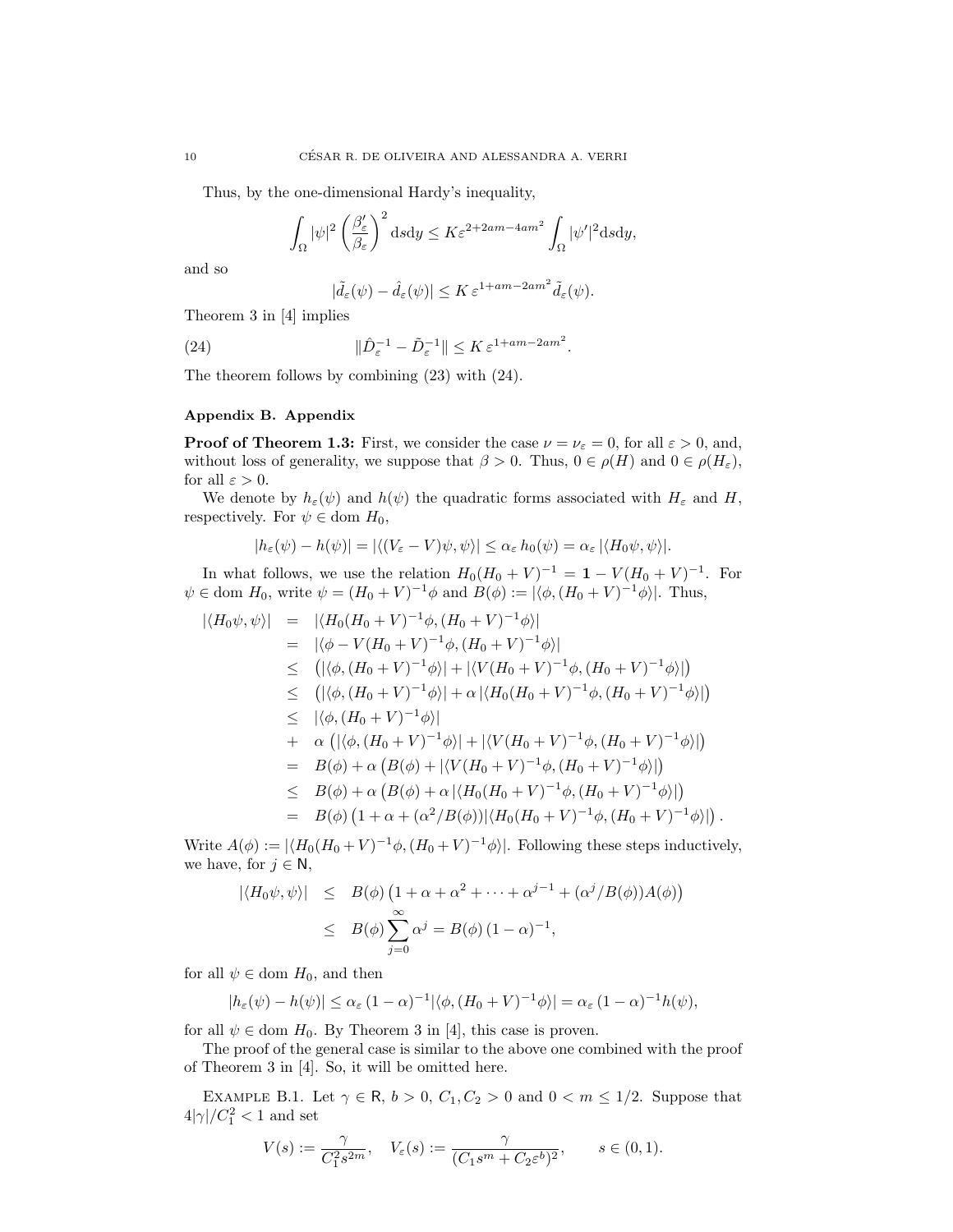Consider the positive self-adjoint operator  $H_0w = -w''$ , dom  $H_0 = H^2(0,1) \cap$  $\mathcal{H}_0^1(0,1)$ . The quadratic form associated with  $H_0$  is

$$
h_0(w) = \int_0^1 |w'|^2 ds, \qquad \text{dom } h_0 = \mathcal{H}_0^1(0, 1).
$$

Now, for each  $\varepsilon > 0$ , consider the sequence of self-adjoint operators

$$
H_{\varepsilon} = H_0 + V_{\varepsilon}(s), \qquad H = H_0 + V(s), \qquad \text{dom } H = \text{dom } H_{\varepsilon} = \text{dom } H_0.
$$

Since  $4|\gamma|/C_1^2 < 1$ , the Hardy's inequality guarantees that  $H \geq 0$  and  $H_{\varepsilon} \geq 0$ , for all  $\varepsilon > 0$ . Note that

$$
|\langle V(s)w, w \rangle| = \frac{|\gamma|}{C_1^2} \int_0^1 \frac{|w|^2}{s^{2m}} ds \le \frac{|\gamma|}{C_1^2} \int_0^1 \frac{|w|^2}{s^2} ds \le \frac{4|\gamma|}{C_1^2} \int_0^1 |w'|^2 ds,
$$

for all  $w \in$  dom  $h_0$ . Now, if  $C_3 := \max\{2C_2/C_1^3, C_2^2/C_1^4\}$ , we have

$$
\begin{array}{rcl} \left| \langle (V_{\varepsilon}-V)(s)w,w\rangle \right| & \leq & |\gamma| \int_0^1 \frac{(2C_1C_2\varepsilon^b s^m + C_2^2\varepsilon^{2b})}{C_1^4 s^{4m}} |w|^2 \mathrm{d}s \\ & \leq & 4|\gamma|C_3\varepsilon^b \int_0^1 |w'|^2 \mathrm{d}s. \end{array}
$$

By Theorem 1.3, there exists a number  $K > 0$  so that, for  $\varepsilon > 0$  small enough,

 $||H_{\varepsilon}^{-1} - H^{-1}|| \leq K \varepsilon^b.$ 

# **REFERENCES**

- 1. de Oliveira, C. R., Intermediate Spectral Theory and Quantum Dynamics, Progress in Mathematical Physics 54, Birkhäuser, Basel-Boston-Berlin 2009.
- 2. de Oliveira, C. R., and Verri, A. A., On the spectrum and weakly effective operator for Dirichlet Laplacian in thin deformed tubes, J. Math. Anal. Appl. 381 (2011), 454–468.
- 3. de Oliveira, C. R., and Verri, A. A. Mathematical predominance of Dirichlet condition for the one-dimensional Coulomb potential, J. Math. Phys. 53 (2012), 57–76.
- 4. de Oliveira, C. R., and Verri, A. A., Complex Γ-convergence and magnetic Dirichlet Laplacian in bounded thin tubes, J. Spectr. Theory 4 (2014), 621–642.
- 5. Duclos, P., and Exner, P., Curvature-induced bound states in quantum waveguides in two and three dimensions, Rev. Math. Phys. 7 (1995), 73–102.
- 6. Faris, W. G., Self-Adjoint Operators, Lectures Notes in Mathematics, Springer-Verlag, Berlin 1975.
- 7. Frank, W. M., Land, D. J., and Spector, R. M., Singular potentials, Rev. Mod. Phys. 43 (1971), 36–98.
- 8. Freitas, P., and Krejčiřík, D., Location of the nodal set for thin curved tubes, Indiana Univ. Math. J. 57 (2008), 343–376.
- 9. Friedlander, L., and Solomyak, M., On the spectrum of the Dirichlet Laplacian in a narrow infinite strip, Amer. Math. Soc. Transl. 225 (2008), 103–116.
- 10. Gesztesy, F., On the one-dimensional Coulomb Hamiltonian, J. Phys. A: Math. Gen. 13 (1980), 867–875.
- 11. Gesztesy, F., and Zinchenko, M., On spectral theory for Schrödinger operators with strongly singular potentials Math. Nachr. 279 (2006), 1041–1082.
- 12. Kato, T., Perturbation Theory of Linear Operators, Second Edition, Springer-Verlag, Berlin 1980.
- 13. Klaus, M., Removing cut-offs from one-dimensional Schrödinger operators, J. Phys. A: Math. Gen. 13 (1980), L295–L298.
- 14. Krejčiřík, D., and Kříž, J., On the spectrum of curved planar waveguides, Publ. RIMS, Kyoto Univ. 41 (2005), 757–791.
- 15. Krejčiřík, D., and Šediváková, H., The effective Hamiltonian in curved quantum waveguides under mild regularity assumptions, Rev. Math. Phys. 24 (2012), 1250018 [39 pages].
- 16. Naimark, M. A., Linear differential operators: II, Ungar Publishing Company, New York, 1968.
- 17. Oseguera, U., and de Llano, M., Two singular potentials: The space-splitting effect, J. Math. Phys. 34 (1993), 4575–4589.
- 18. Pressley, A., Elementary Differential Geometry, Springer UMS, Second Edition, London 2013.